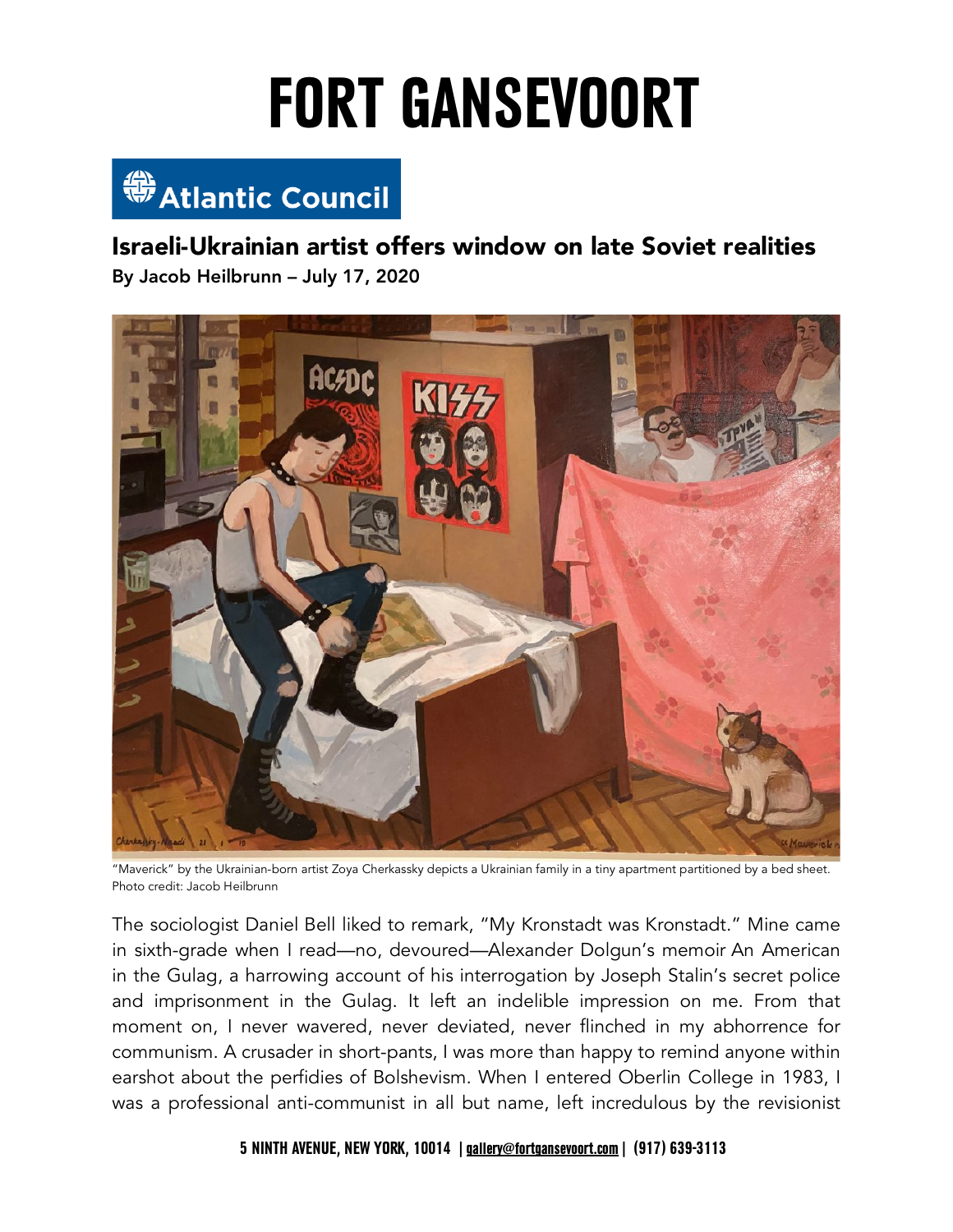defenses of Lenin and Stalin that were percolating among the students and professors. By the end of the decade, I could take comfort in knowing that I had it right all along: the Warsaw Pact was going blooey. East Germany, where I had spent several weeks in the spring of 1987, was in turmoil. So was Poland. And Hungary, the pioneer of "goulash communism," had opened its border with Austria. So much for the delusional notion on the western left that some purer form of Marxism could be rescued and redeemed from the rotten mess that Lenin and Stalin had left behind.

 Even as anti-communism went belly-up along with the Warsaw Pact, however, a curious nostalgia accompanied a widespread sense of triumphalism about the end of the Cold War. The certitudes of the Cold War, after all, had provided a comforting, even reassuring, intellectual framework. In retrospect, Georgi Arbatov was on to something when he proclaimed in the late 1980s, "We are going to do a terrible thing to you. We are going to deprive you of an enemy."

 The enemy may have peacefully disappeared almost overnight, but memories of the East-West standoff continue to shape our perceptions of the present. In some ways, this may not be a bad thing. The US-Soviet rivalry was about more than a balance of power. It was about morality. And it was about the ability of ordinary people trapped behind the Iron Curtain to live their lives as they saw fit. This was especially so for Soviet Jews, who, from the 1970s onwards, sought an exodus from oppression but never entirely shed the mental luggage that they carried with them.

 These musings are prompted by the work of the Ukrainian-born, Israel-based artist Zoya Cherkassky whose recent paintings vividly evoke the late Soviet era. She has observed, "It's childhood so even if it's something unpleasant you remember it with some sort of nostalgia." Born in Kyiv in 1976, she emigrated with her family in 1991 to Israel a few months before the Soviet Union imploded. Her paintings are bold, lusty, and provocative. Last summer, she held an exhibition at Fort Gansevoort in New York of paintings that the *New York Times* dubbed "painted valentines to the Soviet era." I was smitten and bought several of them, including "Maverick" which depicts a Ukrainian family in a tiny apartment partitioned by a bed sheet. It features dad complacently reading the newspaper and mom aghast at the getup of her son, a punk rocker lacing his boots next to a cabinet festooned with Kiss and AC/DC posters. Another intensely engrossing painting was called, "The Voice of America." It shows Cherkassky's father—her family members often appear in her paintings—listening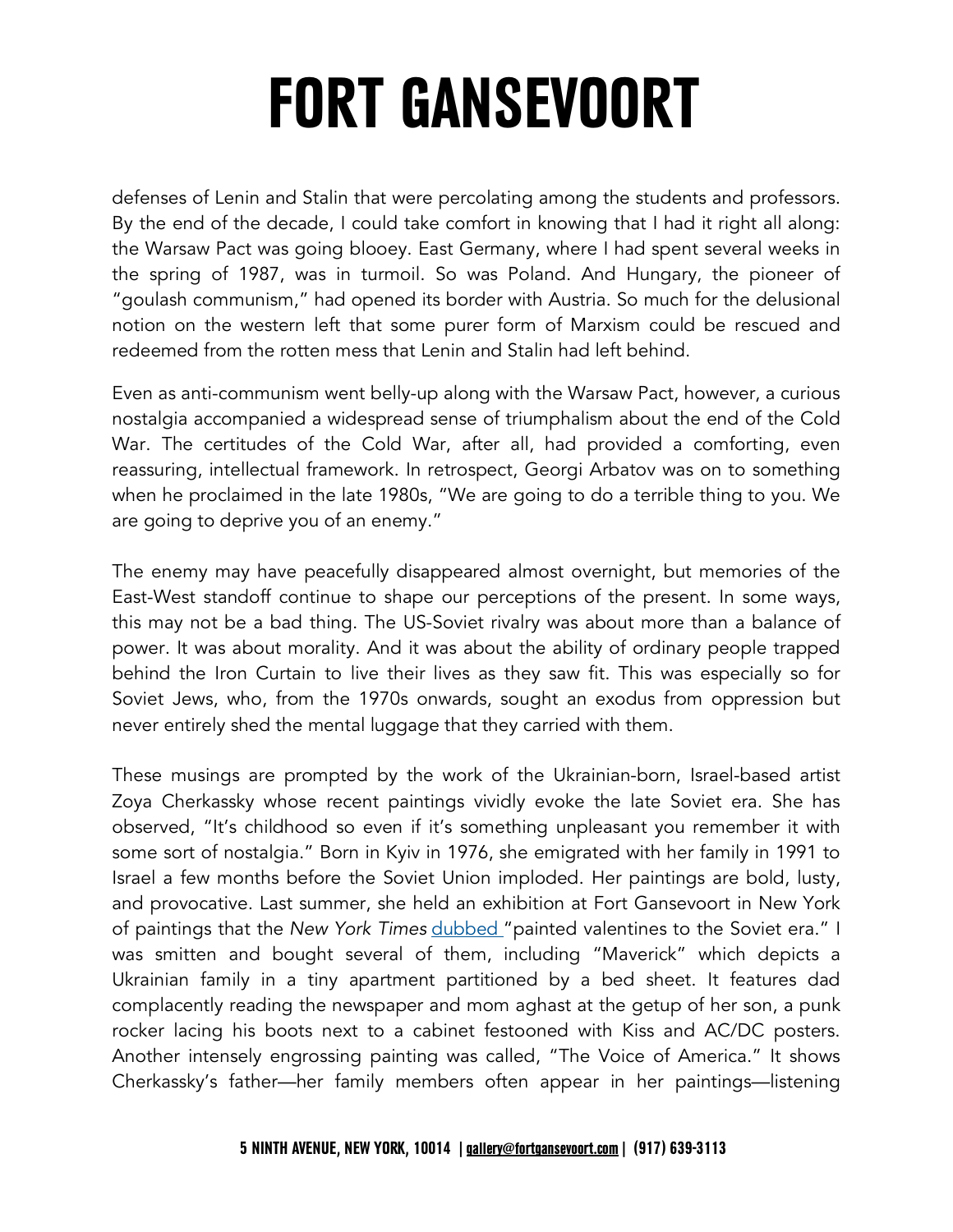intently at the kitchen table to Voice of America (one can't help wondering what he would make of the current ructions at the agency).



 Another painting that I fell for was "Nunchaku." It, too, offers a reminder of the intimate nature of communal living in the East bloc. It's so carefully drawn that one can almost feel the tawdry, iridescent green wallpaper that lines the hallway where a beefy grandson in trackpants is perfecting his martial dexterity before a mirror as grandma, apparently unafraid of being whacked by a stray nunchuck, patiently waits behind him with a pot of porridge. Cherkassky's paintings help to refocus our attention from the western to the eastern side of the Cold War, where listening to a VOA broadcast was verboten.

 Cherkassky has hardly confined her efforts to recalling her Soviet childhood in Ukraine. For example, Cherkassky, whose husband emigrated to Israel from Nigeria, has focused on racism in Israel in a number of her paintings. More recently, during

#### **5 NINTH AVENUE, NEW YORK, 10014 |[gallery@fortgansevoort.com](mailto:gallery@fortgansevoort.com)| (917) 639-3113**